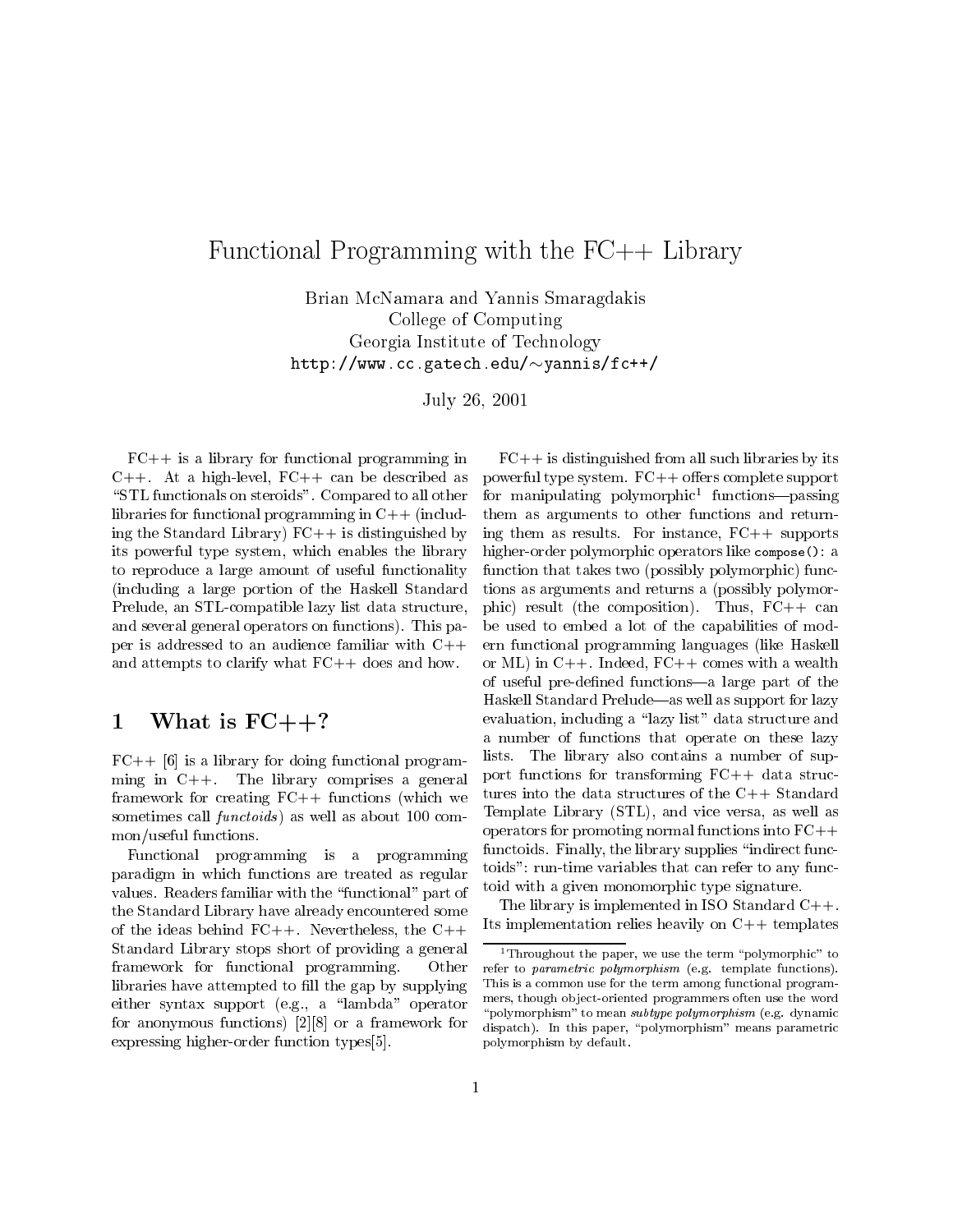and the C++ type system. Unlike other libraries for functional programming in  $C++$ ,  $FC++$  does not focus on improving syntax by using either the preprocessor or overloading techniques (like expression templates). Such approaches have value but are brittle. Instead, the value of  $FC++$  is in its type system for polymorphic functions-providing a nicer syntactic front-end for defining functions (like in the "Lambda Library"  $[2]$  or "FACT!"  $[8]$ ) is an orthogonal issue. This is often a point of confusion, so we would like to emphasize it again: the only \template computation" in  $FC++$  is for the type system. That is, template functions are used in  $FC++$  for determining the types of complicated polymorphic operations (e.g., the polymorphic type of the result of composing two polymorphic functions). Nevertheless, the actual code contained in functions is regular  $C++$  expressions. Any piece of  $C++$  code can be easily wrapped as an FC++ functoid. Anything expressible in the base C++ language (including template functions) is also expressible using the  $FC++$  conventions with only minor additions, so that it can be used with the rest of the functionality in the library.

The FC++ library currently comprises about 4000 lines of  $C++$  code. We are continuing to develop the library to make it more expressive, more efficient (a large part of our recent work), and more convenient to use.

#### $\overline{2}$ What can I do with  $FC++?$

In this section, we will walk through some examples that demonstrate the capabilities of  $FC++$ .

Many of the examples will use lists, so we begin with code that shows a little about the List class (Figure 1). A List is parameterized by the type of its elements; in the listing, we show both a list of ints and a list of strings. We use the functions cons() (which adds an element to the front of a list), head() (the first element of a list),  $tail()$  (the rest of the list), and the constant NIL (empty list), which are common in functional languages.

This example also demonstrates the capabilities of FC++ for manipulating polymorphic functions. The tail() function takes a "list of  $T$ " and re-

```
#include <assert.h>
#include <string>
#include "prelude.h"
using namespace fcpp;
int main() {
  int x=1, y=2, z=3;
  std::string s="foo", t="bar", u="qux";
  List<int> li =
    cons(x,cons(y,cons(z,NIL)));
  List<std::string> ls =
    cons(s,cons(t,cons(u,NIL)));
  assert(<math>head(1i) == 1);
  // list_with() makes short lists
  assert( tail(li) == list_with(2,3) );ls = \text{composite}(\text{tail}, \text{tail})(ls);\text{assert}(\text{head}(\text{ls}) == \text{``qux''});assert( tail( 1s ) == NIL );
```


turns a "list of  $T$ " where  $T$  can be any type. The compose() operator composes two unary functions, that is, compose  $(f, g)$  yields a new function h such that  $h(x)$  is the same as  $f(g(x))$ . The compose() operator can take polymorphic functions as parameters and return a polymorphic function as a result. In this example, compose(tail,tail) is a polymorphic function with the same signature as tail.

 $FC++$  lists are lazy. For example, we can say

## List<int> integers =  $enumFrom(1);$

to create an infinite list of all the integers  $1, 2, 3, \ldots$ . Elements of the list are only evaluated as they are requested. We can perform various operations lazily on such lists, such as the filter() function defined in the library, which returns only those elements of a list that meet a certain predicate. For example,

```
List<int> evens = filter(even, integers);
```
creates a list of the even integers  $(2, 4, 6, \ldots)$ ; even is another function defined in the  $FC++$  library. We can easily define our own predicates by writing normal C++ functions, for example

}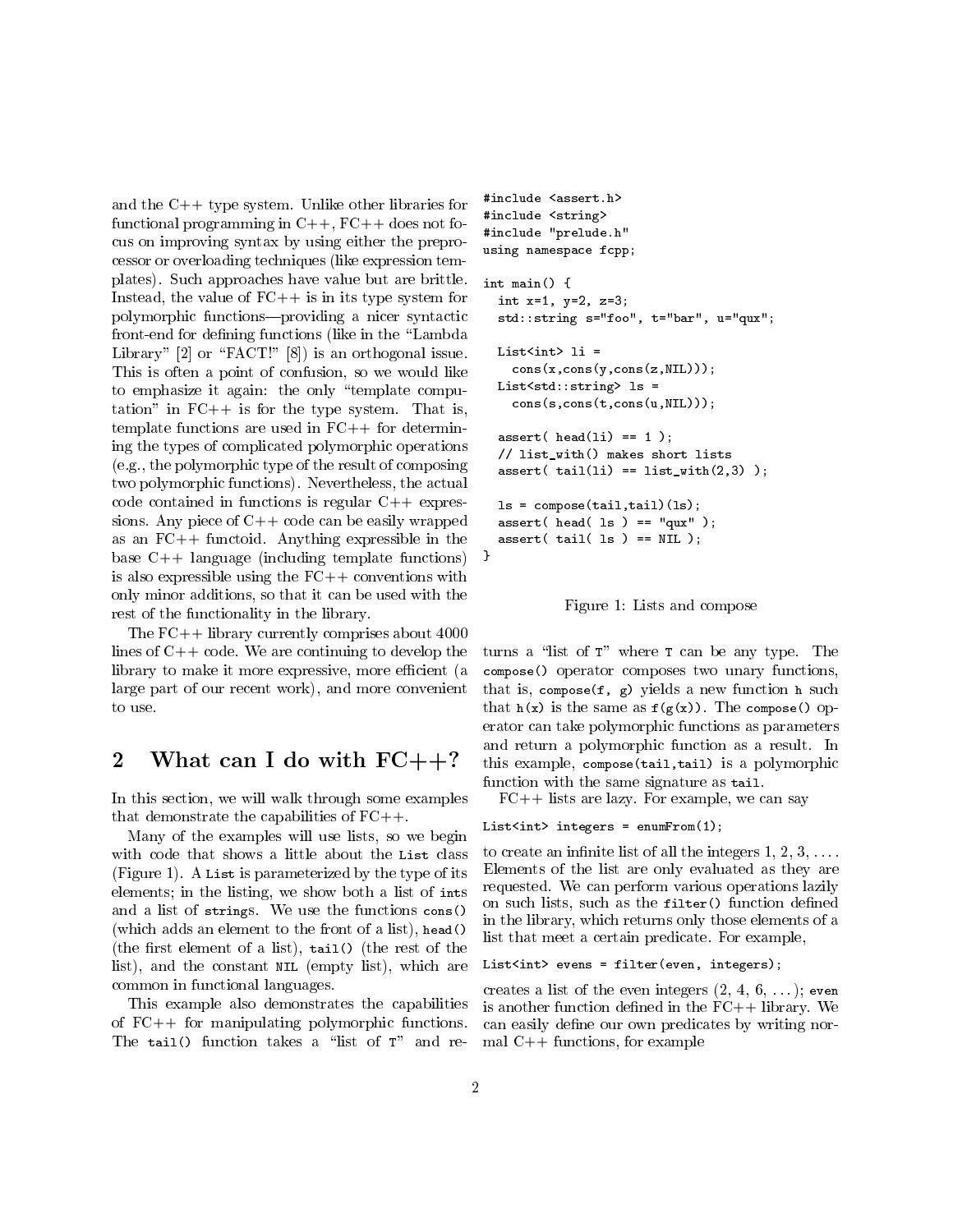```
#include <assert.h>
#include "prelude.h"
using namespace fcpp;
bool prime( int x ) {
 if( x<2 ) return false;
 for( int i=2; i <= x/2; i++ )
    if(x''i == 0 ) return false;
 return true;
\mathbf{r}}
int main() {
 List<int> integers = enumFrom(1);
 assert(take(3,integers)==list_with(1,2,3));
 List<int> evens = filter(even, integers);
 assert(take(3,evens)==list_with(2,4,6));
 List<int> primes =
    filter( ptr_to_fun(&prime), integers );
  assert(take(3,primes)==list_with(2,3,5));
}
```
Figure 2: Lazy operations and C++ functions

```
bool prime( int x ) { ... }
```
and then use, for example,

filter( ptr\_to\_fun(&prime), integers );

to compute the (infinite) list of primes. The  $FC++$ function ptr\_to\_fun() transforms a normal C++ function into a functoid. It is one of a number of library members which provide the interface between  $FC++$  functoids and both  $C++$  functions and  $C++$ Standard Library function ob jects. Figure 2 shows a complete program, which also demonstrates  $\mathsf{take}()$  – a function that selects the first  $N$  elements of a list and discards the rest.

 $FC++$  functoids support currying. If we start with the list of numbers 1-3:

## List<int> integers =  $list_with(1,2,3);$

we can generate the list 2-4 with map(inc,integers) where inc() is a function that increments a number by 1, and map() is a function that applies a function to each element to a list. Suppose instead we want to add 2 to each element of the list. Of course, we could say

map( compose(inc,inc), integers )

but we can also just say

map( plus(2), integers ).

The  $FC++$  library defines function  $plus()$  such that  $plus(x,y)$  yields  $x+y$ . (Indeed, the library contains named functions for all of the common operators.) Like all functoids in the  $FC++$  library, plus is curryable. That is to say, plus(2) yields a new function  $f(x)$ , where  $f(x) = 2 + x$ .

As you might expect, currying of polymorphic functions is fully supported and may yield other polymorphic functions. In fact, currying is implemented by FC++ operators that are themselves (higherorder polymorphic) functoids. We can use these operators explicitly, if needed. For instance, bind1of2() is a function that takes a binary function and binds its first argument to a particular value, resulting in a unary function. Thus, bind1of2( plus, 2 ) is the same as plus(2). We can also write plus(2,\_) to mean the same thing;  $\frac{m}{n}$  is a special value in  $FC++$ that serves as a placeholder for arguments to be curried. Figure 3 shows a number of examples which demonstrate currying in FC++.

The FC++ library supplies users with many useful predefined functions. More than 50 functions from the Haskell Standard Prelude are included in the library. We have already seen a few such functions, like map(), take(), filter(), and enumFrom().  $FC++$ also supports until(), foldr(), iterate(), cycle(), span(), zipWith(), and many others. These prede fined functions make it easy for users of the  $FC++$ library to rapidly compose algorithms to suit their needs using functional programming techniques.

 $FC++$  has interfaces to normal  $C++$  functions and the C++ Standard Library. We have already encountered ptr\_to\_fun(), which converts a normal function into an FC++ functoid. The ptr\_to\_fun() operator works on member functions as well, creating a functoid which takes a pointer to the receiver ob ject as an extra first parameter. Figure 4 shows ptr\_to\_fun() applied to both normal and member functions, and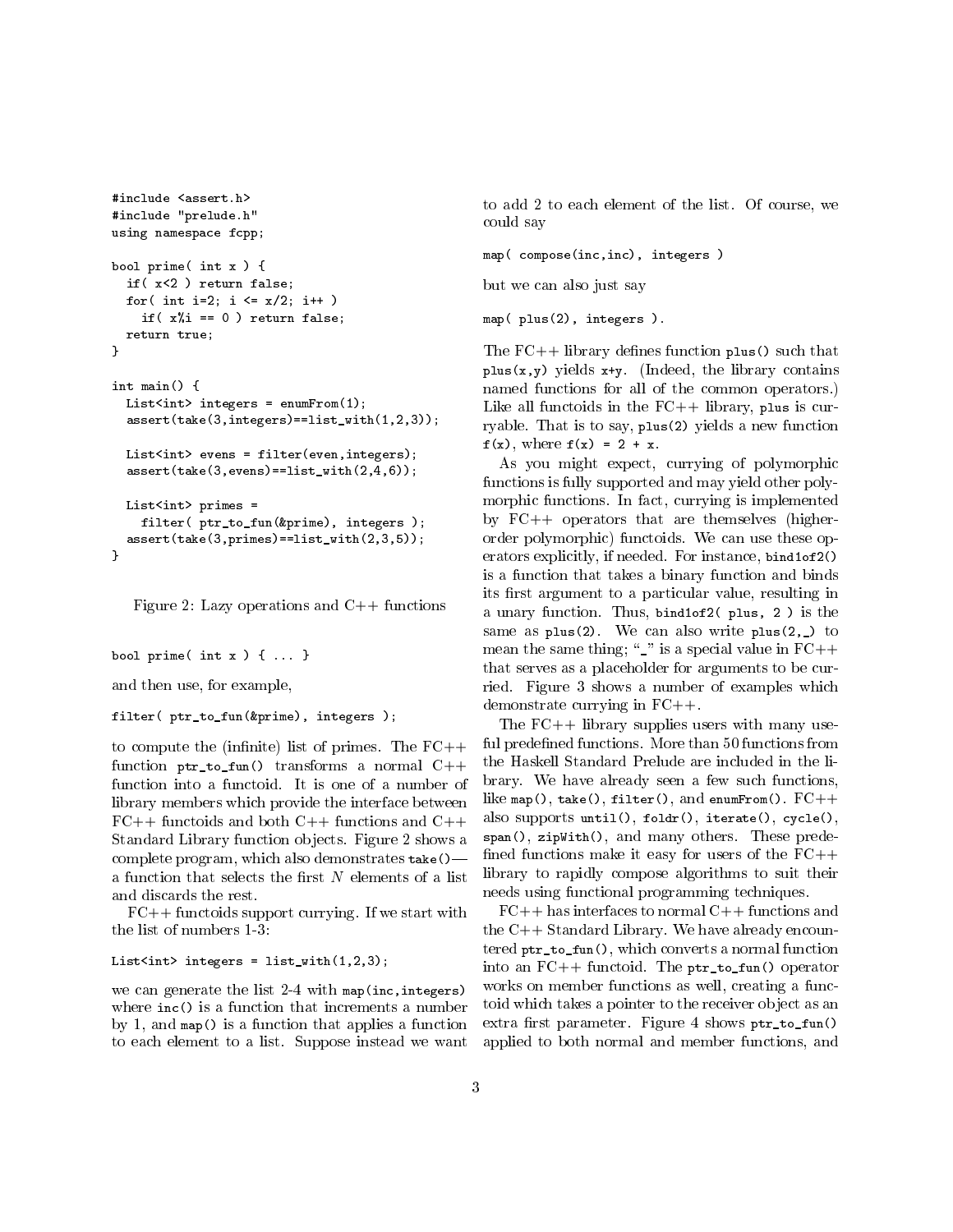```
#include <assert h>
#include "prelude.h"
using namespace fcpp;
List<int> answer;
// holds the answer of upcoming
// computations for exposition purposes
void check( List<int> 1)
\{ assert ( l==answer ); \}int main() {
 List<int> integers = list\_with(1,2,3);// each small group of statements
// demonstrates similar functionality with
// different syntax
 answer = list_with(2,3,4);check(map(inc, integers) );
 check( map( plus(1), integers ) );
 answer = list_with(3,4,5);check( map(compose(inc,inc),integers) );
 check(map(plus(2), integers ) );
  answer = list\_with(0, -1, -2);check( map(bind1of2(minus,1),integers));
  check( map(minus(1), integers) );
  check(map( minus(1, ), integers)
                                       \cdotanswer = list_with(0,1,2);check( map(bind2of2(minus,1),integers));
  check( map( minus(_,1), integers ) );
 // map can also be curried
 answer = list_with(3,4,5);check(map(plus(2))(integers)
                                      \cdot
```

```
\mathbf{r}}
```

```
Figure 3: Currying examples
```
check( map( \_, integers )( plus(2) ) );

```
#include <assert.h>
#include "prelude.h"
using namespace fcpp;
int f( int x, int y ) { return 3*x + y; }
class Foo {
  int n;
public:
 Foo( int nn ) : n(nn) {}
  int bar( int x, int y ) const
  \{ return n*x + y; \}};
int main() {
  assert( ptr_to_fun(kf)(3)(1) == 10 );
 Foo foo(3);
  assert(ptr_to_fun(&Foo::bar)(&foo,3)(1)
         == 10 ;
}
```
Figure 4:  $FC++$  and native  $C++$  functions

demonstrates that the results are functoids by using the currying ability of  $FC++$  functoids.

To interface to the C++ Standard Library data structures, FC++ supports iterators. Figure 5 shows that the List class supports iterators of the STL style. This makes converting to and from STL data structures easy.

The functoids we have seen thus far are called  $di$ rect functoids in the  $FC++$  library, because calls to them are statically bound (they are called directly).  $FC++$  also supports *indirect functoids* via the FunN classes. These functoids are dynamically bound, and thus can change their "function values" by assignment. Indirect functoids are described by their monomorphic type signature, and variables of type FunN can be bound to any function with the right signature. For example, a Fun1<int, bool> describes a one-argument function that takes an int and returns a bool, whereas a Fun2<int, int, char> describes a two-argument function which takes two ints and returns a char. The function makeFunN() converts a diturns a characteristic make  $\mathbf{r}$  and  $\mathbf{r}$  and  $\mathbf{r}$  are function make  $\mathbf{r}$ rect functoid into an indirect one. In the case of poly-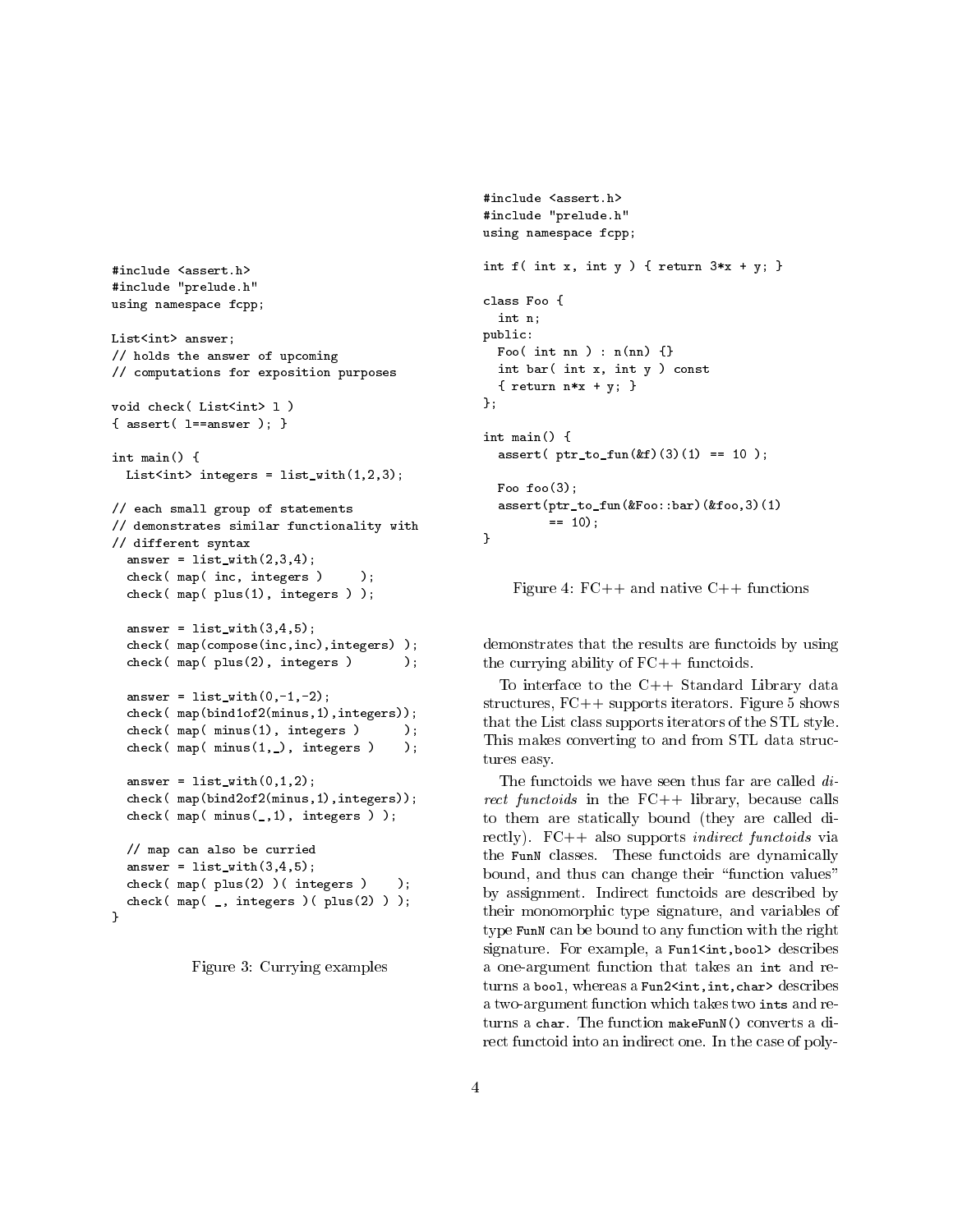```
#include <assert.h>
#include <vector>
#include <algorithm>
#include "prelude.h"
using namespace fcpp;
int main() {
 List<int> l = take( 5, enumFrom(1) );
 std::vector<int> v(5);
 std::copy(l.begin(),l.end(),v.begin());
  std::reverse( v.begin(), v.end() );
 List<int> r( v.\text{begin}() , v.\text{end}() );
  assert( r == list_with(5, 4, 3, 2, 1) );
\mathbf{r}}
```
Figure 5: FC++ and STL

morphic functions, a monomorphic instance must be selected with monomorphizeN(). In fact, both conversions can be performed implicitly when an indirect functoid variable is assigned a direct functoid value. Figure 6 gives some examples of indirect functoids.

## 3 Where is the magic?

In the previous section we saw how functoids can be used. We also saw how to convert regular  $C++$ functions or methods into functoids, so that they can be used with the  $FC++$  pre-defined functionality, including higher-order operators like currying and compose. Nevertheless, we have not shown you how the polymorphic functoids inside  $FC++$  (compose, map, etc.) are implemented or how to define your own polymorphic functoids.

To create your own polymorphic functoid, you need to create a class with two main elements: a template operator() and a member structure template named Sig. To make things concrete, consider the definition of map (or rather, the class Map, of which map is a unique instance) shown in Figure 7. This definition uses the helper template FunType, which is a specialized template for different numbers of arguments. For two arguments, FunType is essentially:

```
template <class A1, class A2, class R>
struct FunType {
 typedef R ResultType; typedef A1 Arg1Type;
 typedef A2 Arg2Type; };
```

```
#include <assert.h>
#include "prelude.h"
using namespace fcpp;
bool prime( int x ) {
  if( x<2 ) return false;
  for( int i=2; i <= x/2; i++ )
    if(x''<sub>i</sub> == 0 ) return false;
  return true;
\mathbf{r}}
bool big( int x ) { return x > 100; }
int main() {
  Fun1\langleint,bool> f =
    makeFun1( ptr_to_fun(&prime) );
  assert( f(11) == true);f = makeFun1(ptr_to_fun(kbig) );
  assert( f(11) == false);List<int> l = \text{list\_with}(1, 2, 3);// explicit conversion of "tail" to
  // an indirect functoid
  Fun1<List<int>,List<int> > g =makeFun1( monomorphize1<List<int>,
                 List<int>int >(tail);
  \texttt{assert}(\texttt{g}(1) == \texttt{list\_with}(2,3) );
  g = init; // implicit conversion
  assert( g(1) == list_with(1,2) );
```
Figure 6: Indirect functoids examples

```
struct Map {
template <class F, class L>
struct Sig : public FunType<F,L,
 List<typename F::template Sig<
   typename L::ElementType>::ResultType> > { };
template <class F, class T>
typename Sig<F, List<T> >::ResultType
operator()
  (const F& f, const List<T>& l) const {
    if( null(1) )return NIL;
    else
      return cons(f(head(l)),
                  curry2(Map(), f, tail(l))); }
};
```
Figure 7: Map in  $FC++$ 

}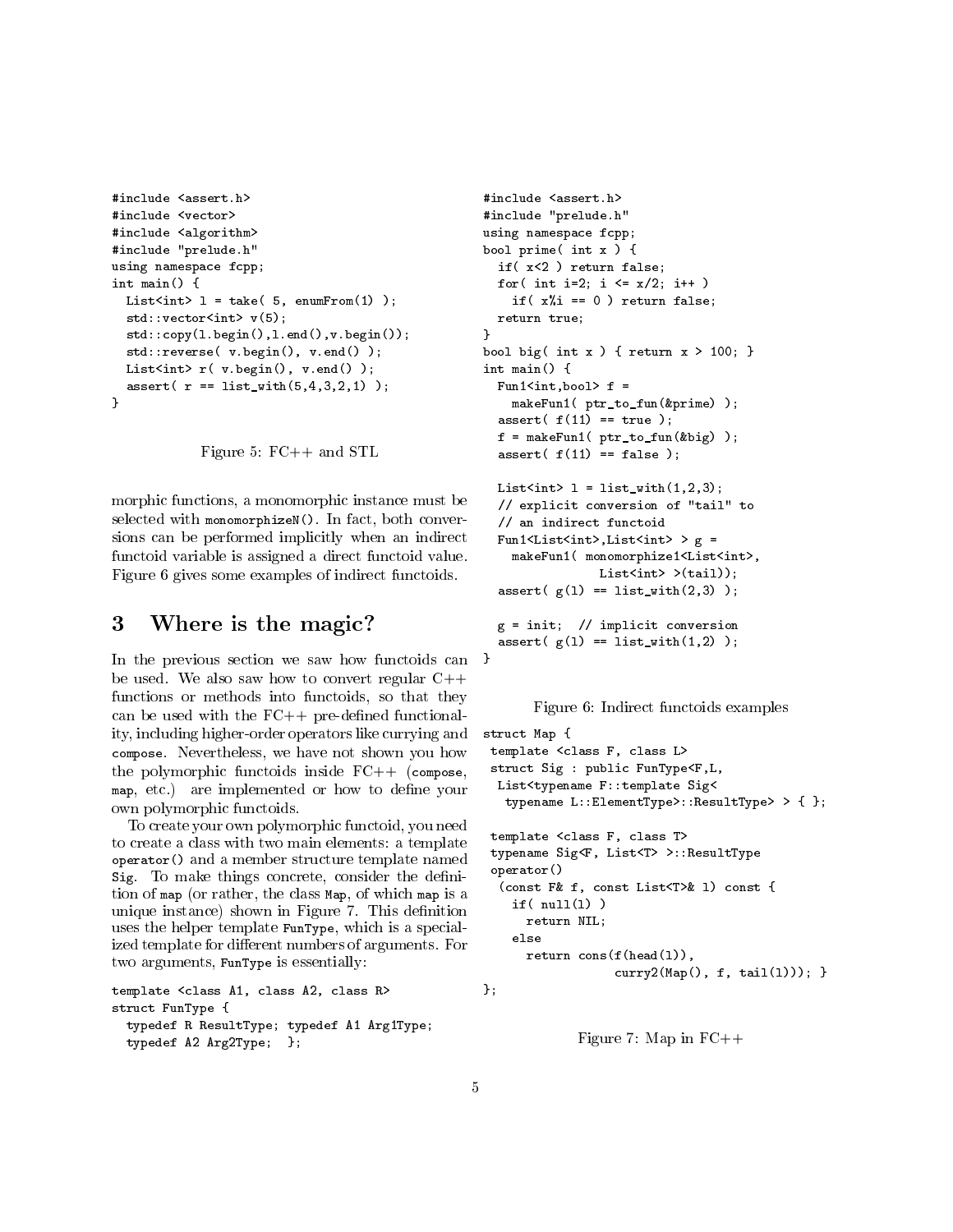We can now analyze the implementation of Map. The operator() will allow instances of this class to be used with regular function call syntax. What is special in this case is that the operator is a template, which means that it can be used with arguments of multiple types. When an instance of Map is used with arguments f and l, unication will be attempted between the types of f and l, and the declared types of the parameters (const F&, and const List<T>&). The unication will yield the values of the type parameters F and T of the template. This will determine the return type of the functoid.

Now, let's examine the Sig member class of the Map class. By FC++ convention, the Sig member should be a template over the argument types of the function you want to express (in this case the function type F and the list type L). The Sig member template is used to answer the question \what type will your function return if I pass it these argument types?" The answer in the Map code is:

## List<F::Sig<L::ElementType>::ResultType>

(we have elided the typename and template keywords for readability). This means: "map returns a List of what F would return if passed an element like the ones in list L".

In Haskell, one would express the type signature of map as:

## map :: (a -> b) -> [a] -> [b]

The  $Sig$  members of  $FC++$  functoids essentially encode the same information, but in a computational form: Sigs are type-computing compiletime functions that are called by the  $C++$  unification mechanism for function templates and implement the  $FC++$  type system. This type system is completely independent from the native  $C++$ type system—map's type as far as  $C++$  is concerned is just class Map.<sup>2</sup> Other  $FC++$  functoids, however, can read the  $FC++$  type information from the Sig member of Map and use it in their own type computations. The map functoid itself uses that information from whatever functoid

happens to be passed as its first argument (see the F::Sig<L::ElementType>::ResultType expression, above).

#### 4 4 Performance Tests

 $FC++$  is quite efficient in its implementation of functional concepts. For common programming tasks that use the  $FC++$  conventions, the overhead is either zero or negligible (i.e., just a dynamic dispatch indirection for indirect functoids). The only case where performance is a legitimate concern is if one attempts to copy functional idioms directly to C++ using  $FC++$ .  $FC++$  is not an optimizing compiler for a functional language, so it misses several common optimizations; for example: no special runtime support for specialized functions exists; tail-recursion elimination is not automatically performed; no runtime support for lazy evaluation exists. Additionally,  $FC++$  offers a simple reference counting mechanism (used internally for indirect functoids and lazy lists), which is not directly comparable to an optimized garbage collector. Nevertheless, the implementation of FC++ carefully tries to avoid unnecessary overhead and a number of optimizations are employed. In a previous paper [6] we showed that the  $FC++$ reference counting mechanism is much faster (by a factor of 6 to 8) than another technique used in the literature [5] for keeping track of functoid references.

In this section we show some simple performance measurements comparing FC++ to Hugs (a wellknown Haskell interpreter) and ghc (an optimizing Haskell compiler). The benchmarks are programs that C++ programmers are unlikely to write in this form, but they show common functional programming idioms, involving heavy use of lazy (infinite) lists. Therefore, these benchmarks serve as stress tests of  $FC++$ 's lazy lists.

For each benchmark, we wrote two programs: one in Haskell, and one in  $C++$  using the  $FC++$  library. The programs are faithful translations of each other; they each represent the same solution to the given problem. The programs were run on a Sun Sparc Ultra-30 with 128M of RAM. We used  $g++2.95.2$ . ghc5.00.1, and the February 2001 version of Hugs. In

 $^2$  Actually, this is a small lie—map is not an instance of Map, but rather an instance of Curryable2<Map>. Curryability is expressed via the CurryableN combinators in FC++.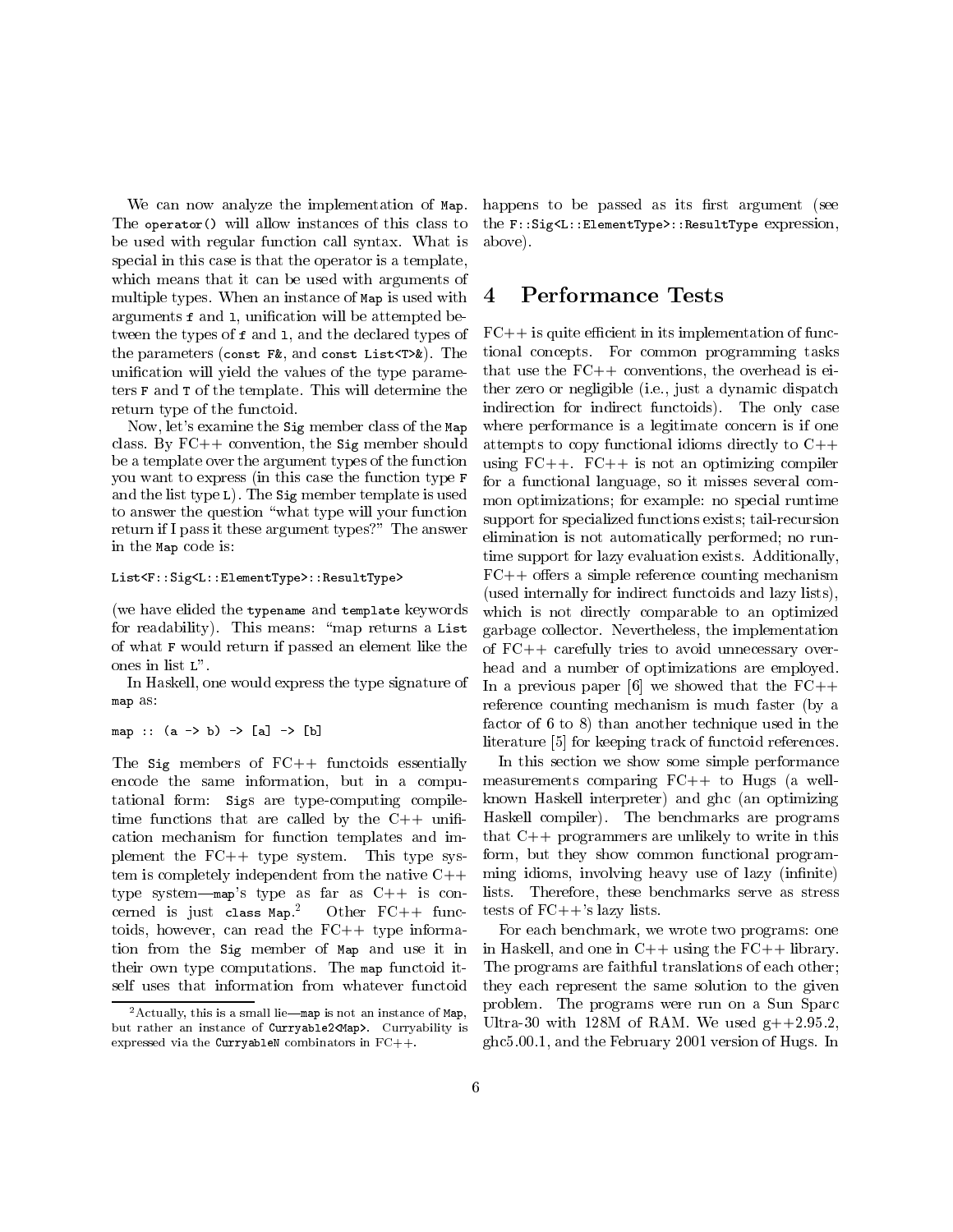```
divisible t n = t 'rem' n == 0
factors x = filter (divisible x) [1..x]prime x = factors x == [1, x]primes n = take n (filter prime [1..])
l = primes 600main =do print (l !! 599)
```
Figure 8: Primes in Haskell

the case of both  $g++$  and ghc, we used -O2 and static linking.

(In the C++ code for the benchmarks, you may notice that OddLists are used in addition to Lists. **OddLists** are distinguished from Lists to expose the  $\mathbf{C}$ fact that the first element of the list is an evaluated cons; this enables other optimizations in our list implementation.)

## 4.1 Primes

Primes is a simple program that computes a (lazy) list of the first  $N$  prime numbers and then prints the  $N$ <sup>th</sup> prime. It does so simply by filtering all the primes from the (infinite) list of integers, and then taking the first  $N$  of them. Figure 8 shows the code for primes in Haskell. Figure 9 shows the code for primes in FC++.

Table 1 shows the performance results for primes for various values of  $N$ .  $FC++$  is about 55 times as fast as Hugs for this program, and also consistently faster than ghc. The reason  $FC++$  is faster than ghc appears to be due to the integer arithmetic: ghc uses 64-bit integers (long longs) for all integer operations. Indeed, if the  $C++$  version of the program is changed to use long long instead of int, then the times are practically equal.

#### Tree 4.2

Tree is a program that generates a random binary search tree of integers and then (lazily) computes the

```
#include <iostream>
#include "prelude.h"
using namespace fcpp;
using std::cout; using std::endl;
struct Divisible : public CFunType<int, int, bool> {
   bool operator()( int x, int y ) const
   { return x%y==0; }
} divisible;
struct Factors : public CFunType<int, OddList<int> > {
   OddList<int> operator()( int x ) const {
      return filter( curry2(divisible,x),
                     enumFromTo(1,x));
   }
} factors;
struct Prime : public CFunType<int,bool> {
   bool operator()( int x ) const {
      return factors(x)==cons(1,cons(x,NIL));
   }
} prime;
struct Primes : public CFunType<int, OddList<int> > {
   OddList<int> operator()( int n ) const {
      return take( n, filter( prime, enumFrom(1) ) );
   <sup>}</sup>
   }
} primes;
int main() {
   OddList<int > 1 = primes(NUM);cout << at( 1, NUM-1 ) << endl;
```
Figure 9: Primes in  $FC++$ 

| N    | $FC++$ | ghc  | Hugs |
|------|--------|------|------|
| 200  | 0.26   | 0.27 | 13   |
| 400  | 1.17   | 1.21 | 60   |
| 600  | 2.64   | 3.46 | 146  |
| 800  | 4.89   | 5.37 | 271  |
| 1000 | 7.77   | 8.56 | 424  |

Table 1: Primes (all times in seconds)

}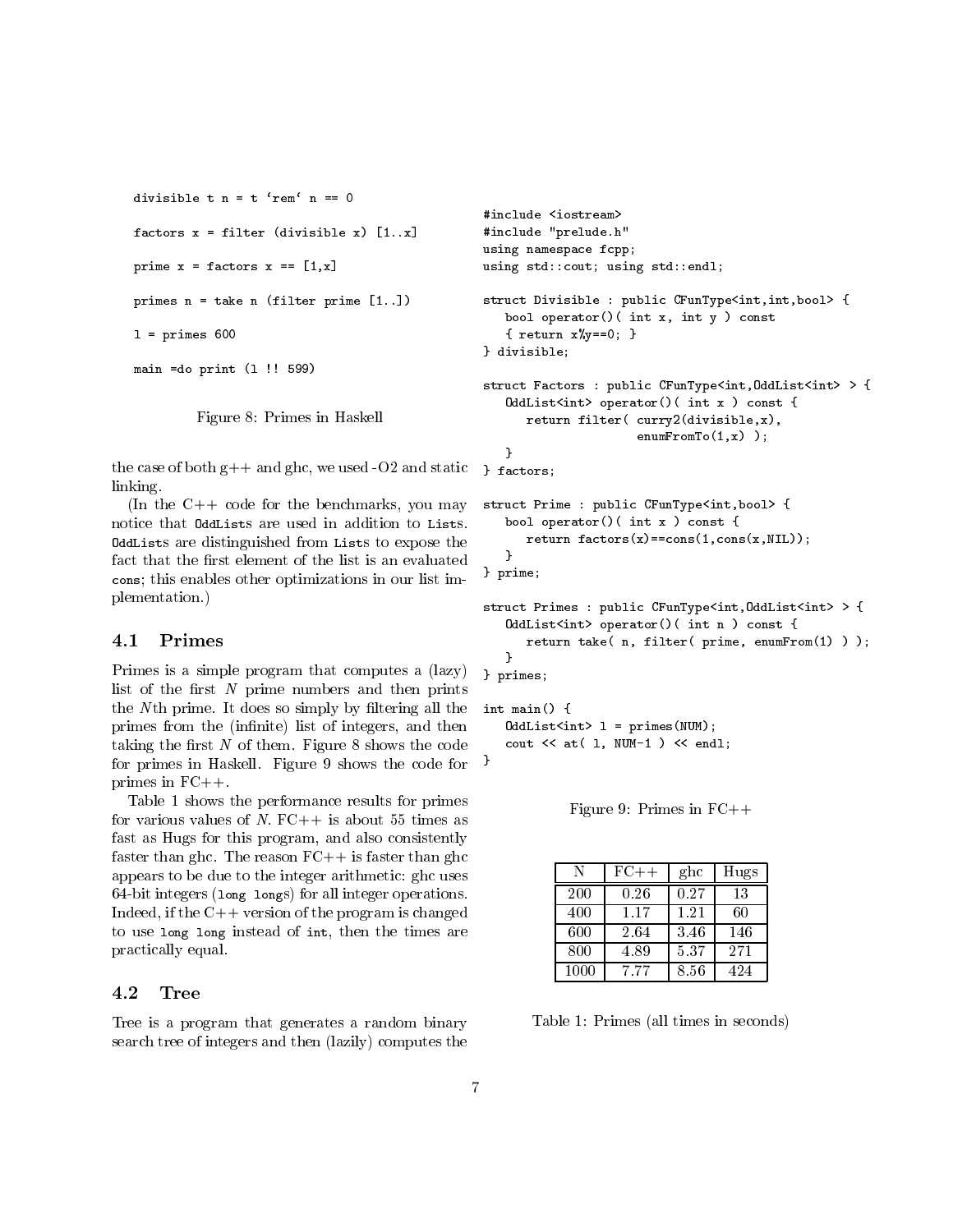```
data Tree a = Node !a !(Tree a) !(Tree a)
               | Nil
               | Nilaya | Nilaya | Nilaya | Nilaya | Nilaya | Nilaya | Nilaya | Nilaya | Nilaya | Nilaya | Nilaya | Nilaya | N
leaf (Node _ Nil Nil) = True
leaf (Node _ _ _ ) = False
fringe Nil = []fringe n@(Node d l r)
    \vert leaf n = [d]| otherwise = fringe 1 ++ fringe r
main =do --// code to make a random tree "t"
```
Figure 10: Tree in Haskell

print (filter (== 13) (fringe t))

| N      | $FC++$ | ghc  | Hugs |
|--------|--------|------|------|
| 10000  | 0.08   | 0.03 | 0.24 |
| 20000  | 0.19   | 0.06 | 0.56 |
| 30000  | 0.29   | 0.10 | 0.89 |
| 40000  | 0.41   | 0.12 |      |
| 80000  | 0.87   | 0.26 |      |
| 160000 | 1.69   | 0.56 |      |

Table 2: Tree (all times in seconds)

"fringe" of the tree. The fringe of a tree is a list of all of the leaves of the tree, in the order they are encountered during an inorder traversal. The main program prints all of the nodes in the fringe that match an arbitrary value (13 in the listings); this is merely a convenient way to force the evaluation of the lazy list.

Figure 10 shows the Haskell code for tree; Figure 11 shows tree in  $FC++$ . For both the Haskell and  $C++$ programs, the code that actually builds the random binary trees is elided from the listings.

Table 2 shows the performance results for tree. N is the number of nodes in the tree. No results are reported for Hugs for more than 30,000 nodes because the system memory was exhausted. For this benchmark,  $FC++$  is consistently faster than Hugs, but about three times slower than ghc. Investigating the disparity between the FC++ and ghc performance,

```
#include <iostream>
#include "prelude.h"
using namespace fcpp;
using std::cout; using std::endl;
struct Tree {
   int data;
   Tree *left;
   Tree *right;
   Tree( int x ) : data(x), left(0), right(0) \{\}Tree( int x, Tree* l, Tree* r )
      : data(x), left(l), right(r) {}
   bool leaf() const
   { return (left==0) && (right==0); }
};
struct Fringe : public CFunType<Tree*,OddList<int> > {
   OddList<int> operator()( Tree* t ) const {
      if (t == 0)return NIL;
      else if( t->leaf() )
         return cons(t->data,NIL);
      else
         return cat( Fringe()(t->left),
                     curry(Fringe(),t->right) );
   }
};
Fringe fringe;
```

```
int main() {
   // code to build tree "t"
  List<int> l = fringe(t);
   l = filter(fopp::equal(13), l);while(lnull(1)) {
      cout << head(l) << endl;
      l = \text{tail}(l);
   }
}
```
Figure 11: Tree in  $FC++$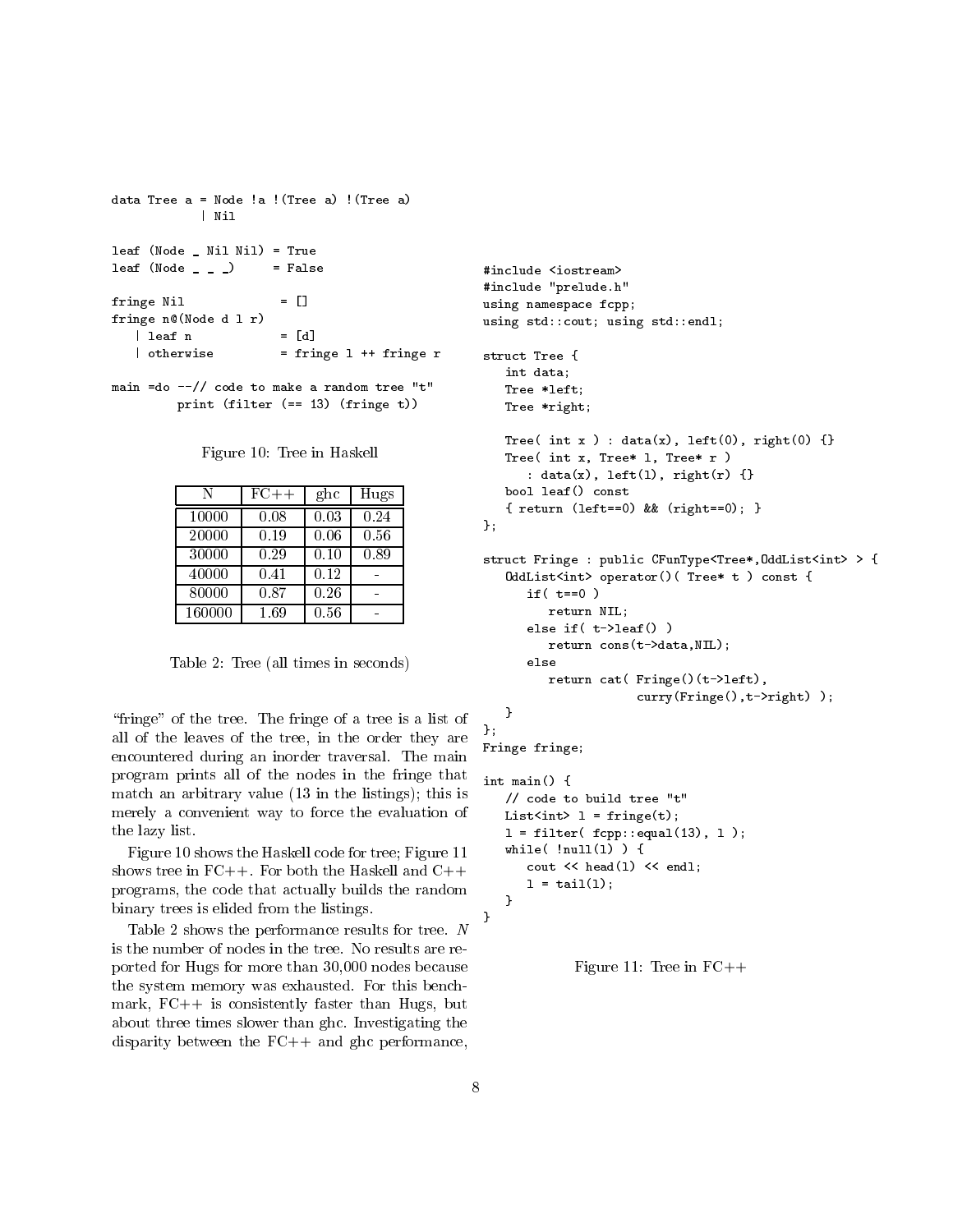```
merge a@(x:xs) b@(y:ys) =if
          x < y then x : (merge xs b)else if x > y then y : (merge \ a \ ys)else x : (merge xs ys)
hamming =1 : (merge (merge (map (*2) hamming)
                     (\text{map } (*3) hamming))
              (map (*5) hamming) )
main =do putStr "Hamming number: "
         print 2000
         putStr "is "
         print (hamming !! 2000)
```
Figure 12: Hamming in Haskell

we found that ghc performs list concatenation much faster than FC++ does.

## 4.3 Hamming

The final program computes Hamming numbers. Hamming numbers are all the integers which are products of powers of 2, 3, and 5. An elegant way to compute the (infinite) list of all Hamming numbers is to say that the first number in the list is  $1$ , and that the rest of the list is computed by merging three other lists: twice, three times, and five times the list of Hamming numbers itself. The solution is very easy to express recursively in Haskell; it is given in Figure 12. Notice how the definition of hamming refers to hamming itself. To construct the same solution in C++, we need to be a little more verbose, but the structure is exactly the same. The  $FC++code$ is shown in Figure 13.

Table 3 shows the relative performance of the programs to print the N th Hamming number. Again,  $FC++$  outperforms Hugs, this time by a factor of about 10; the times for  $FC++$  and ghc are nearly equal. It is worth noting that Hamming is an excellent test of "caching" in lists (Section 5.1). In an older version of FC++ where caching was not available to lists, the performance grew exponentially. (For example, Hamming(300) took over 30s to compute!)

```
#include "prelude.h"
using namespace fcpp;
using std::cout; using std::endl;
struct Merge {
  template <class L, class M>
  struct Sig : public FunType<L,M,
    OddList<typename L::ElementType> > {};
  template <class T>
  OddList<T> operator()( const List<T>& a,
                       const List<T>& b ) const {
    T x = head(a);
   T y = head(b);
    if(x < y)
      return cons( x, curry2(Merge(),tail(a),b));
    else if(x > y)
      return cons( y, curry2(Merge(),a,tail(b)));
    else
      return cons( x,
                curry2(Merge(),tail(a),tail(b)));
  <sup>}</sup>
  }
} merge;
```
typedef long long int FOO; // g++ has "long long" struct Hamming : public CFunType< List<FOO> > { List<FOO> operator () () const { using fcpp::multiplies; static List<F00> h = Hamming(); static List<FOO> x = curry2(map,multiplies((FOO)2),h); static List<FOO> y = curry2(map,multiplies((FOO)3),h); static List<FOO> z = curry2(map,multiplies((FOO)5),h); static List<F00> m1= curry2( merge, x, y ); static List<FOO> m2= curry2( merge, m1, z ); return cons( (FOO)1, m2 ); } } hamming;

```
int main() {
   cout << "The "<<NUM<<"th hamming number is: ";
   cout << at( hamming(), NUM ) << endl;
```
Figure 13: Hamming in  $FC++$ 

}

ł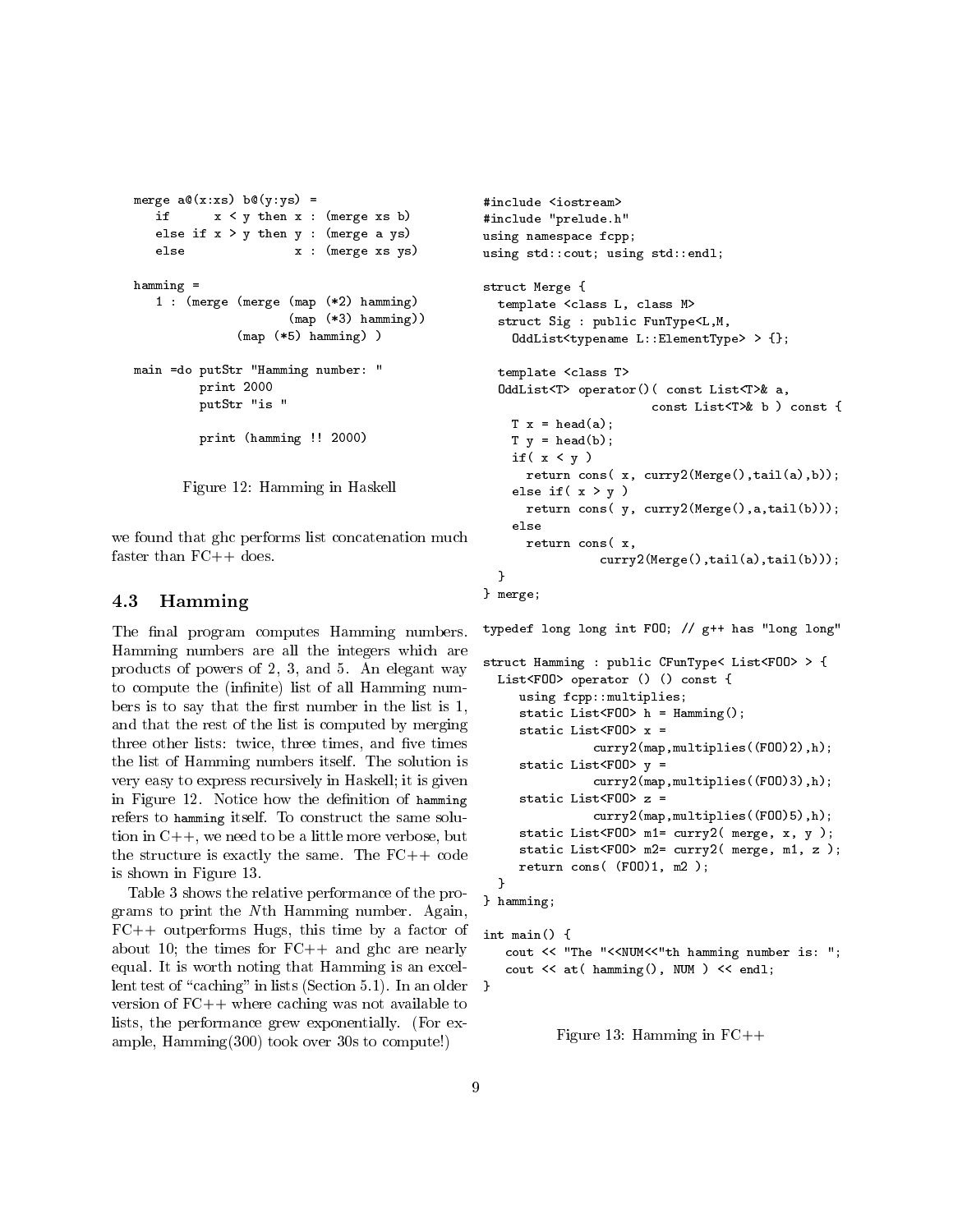| N     | $FC++$ | $_{\rm ghc}$ | Hugs |
|-------|--------|--------------|------|
| 1000  | 0.02   | 0.01         | 0.17 |
| 1500  | 0.03   | 0.02         | 0.24 |
| 2000  | 0.03   | 0.02         | 0.34 |
| 4000  | 0.07   | 0.05         | 0.68 |
| 8000  | 0.14   | 0.13         | 1.42 |
| 12000 | 0.21   | 0.19         | 2.21 |

Table 3: Hamming (all times in seconds)

#### $\overline{5}$ 5 Performance Analysis

The current FC++ implementation is more than an order or magnitude faster than the previous release of the library. In this section, we discuss six major optimizations we have applied to our implementation, quantifying the individual benefits whenever possible. For each optimization, we picked an appropriate benchmark that clearly demonstrates the difference in performance. (The difference for the other programs is typically less dramatic.)

## 5.1 Caching

The first optimization is caching (memoization) in lazy lists. A lazy list is represented by an unevaluated function, or "thunk". When the value of the list is requested (head(), tail(), or null() is called), the thunk is called in order to produce the value. Rather than re-call the thunk each time the list's value is needed, the thunk should be called only once, and its value remembered. This optimization is imperative for programs like Hamming; without caching, Hamming grows exponentially (rather than linearly).

Caching is implemented as a kind of variant record. Conceptually, a "memoized thunk" or "cache" is

```
class Cache {
                         ſ
  bool value_is_valid;
  Fun0<Value> function;
  Value value;
public:
  Value val() {
    if( !value_is_valid )
    return value; } };
                      \cdot :
```
In the actual implementation, we eliminate the space overhead of the boolean variable by using a distinguished Value (named XBAD) to represent the !value\_is\_valid state.

## 5.2 Structure of list implementation

When we reimplemented FC++ lazy lists to use caching, we experimented with three different structures for the underlying implementation of lazy lists. We arbitrarily named the three versions TOP, MID-DLE, and BOTTOM (the names reflect the order that we wrote them on a white board). These structures are represented both as skeleton C++ code and pictorially in Figure 14. (To simplify the exposition, the code assumes that lists hold only ints (rather than being template <class T>s), and also uses raw pointers rather than reference-counted pointers.)

We tested all three list implementations on Primes $(1000)$ ; the results are shown in Table 4. It should be no surprise that MIDDLE was the winner; MIDDLE contains fewer indirections than the other two solutions. TOP and BOTTOM are both slower due to the extra indirection and poorer locality. Additionally, BOTTOM (and MIDDLE too, actually) suffers another hit because it needs a special value to represent the empty list (called XNIL, which is like XBAD mentioned in Section 5.1), and every evaluation of a list requires an extra test to determine which member of the variant record is active.

 $t$  value function(); value\_is\_valid slue;  $j$  relating a union  $j$  relating a union  $(i)$ The challenge is implementing MIDDLE for List<T>s where T has no default constructor.  $C++$ requires that constructors be called for all members of an ob ject, but in the case of MIDDLE, when the value in the Cache isn't valid, we have no constructor to call. As a result, the first field of the pair is actually an unsigned char array whose size and alignment are appropriate for Ts. Placement new and explicit destructor invocations are used to explicitly manage the lifetime of the T created in the raw storage when the Cache value becomes valid. It should be noted that the C++ language standard provides no mechanism to ensure that the unsigned char array is properly aligned to hold data of type T. Nevertheless, of all kinds of  $C++$  objects (primitive data types,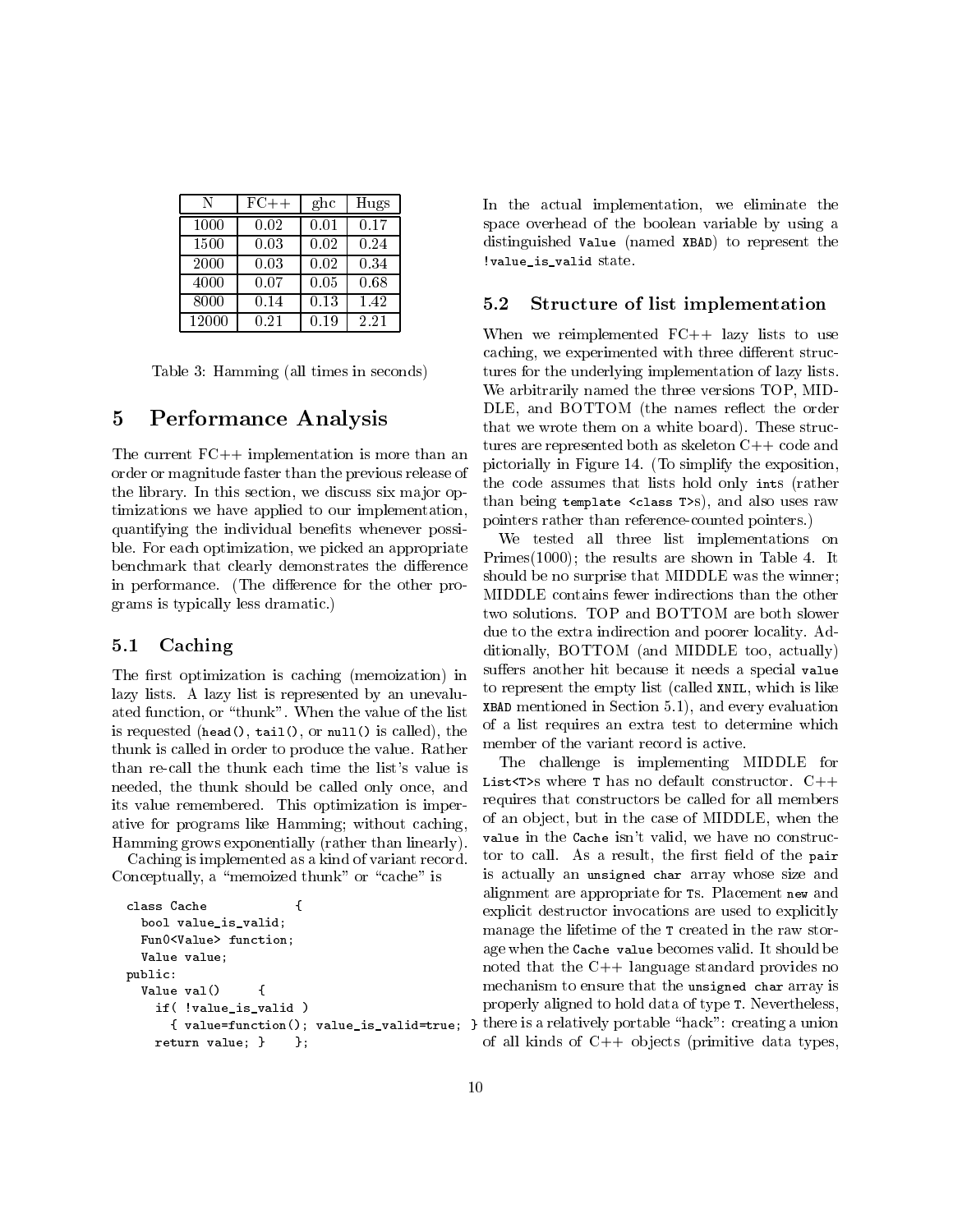

Figure 14: Three possible list implementations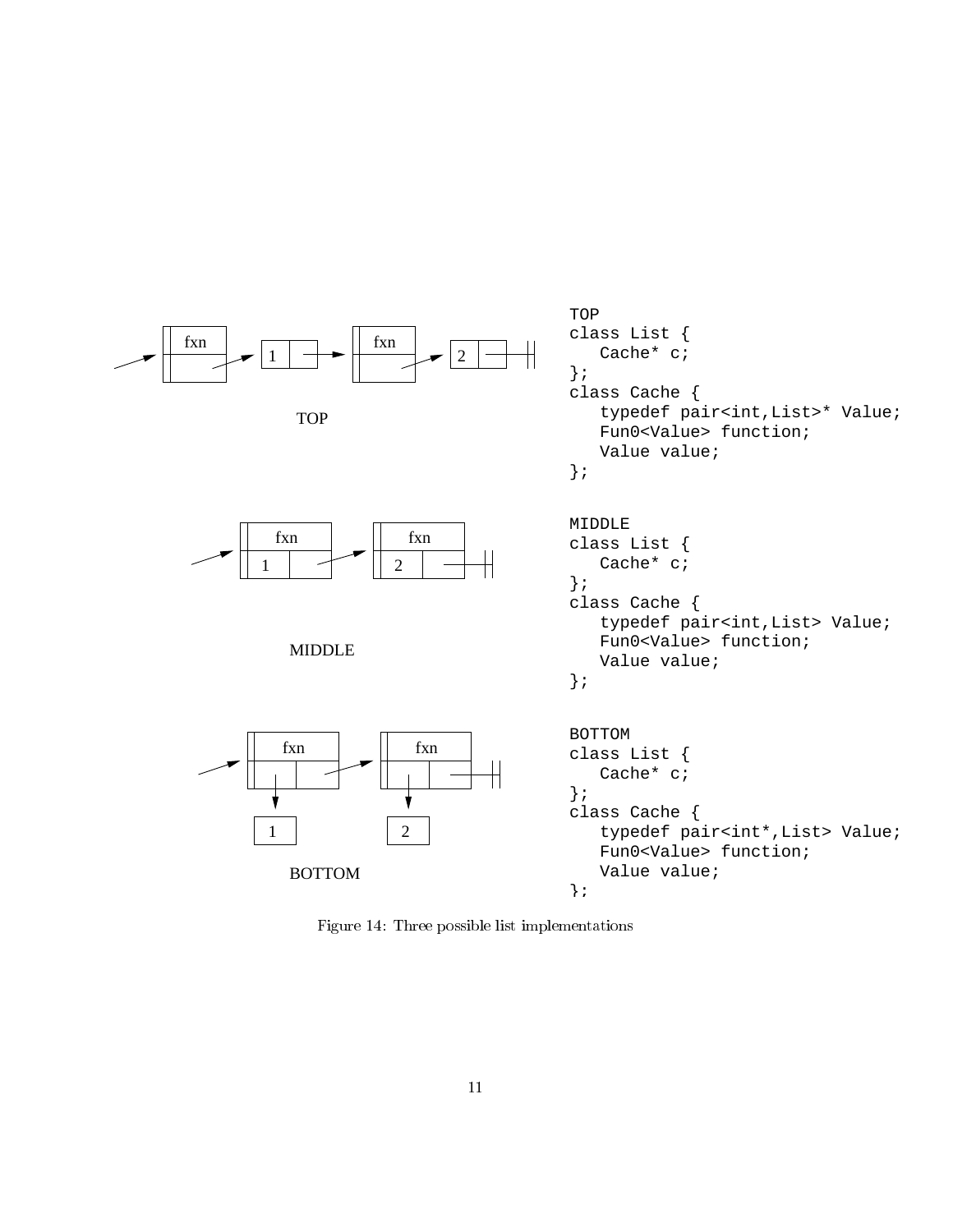| Primes(1000)  | Time (s) |  |
|---------------|----------|--|
| TOP           | 12.43    |  |
| <b>MIDDLE</b> | 777      |  |
| <b>BOTTOM</b> | 26.36    |  |

Table 4: Comparison of different list structures

| $\overline{\text{Hamming}(12000)}$ (no functoid reuse) Time (s) |       |     |
|-----------------------------------------------------------------|-------|-----|
| $FC++, non-intrusive (-IRC -REUSE)$                             | 0.451 | } t |
| $FC++$ , intrusive $(+IRC$ -REUSE)                              | 0.280 |     |

Table 5: The value of intrusive reference counting

structures, pointers, pointers to functions, pointers to members, etc.) ensures that the alignment of the union is wide enough to hold any kind of object on almost any system. Life would be a lot simpler if  $C++$ were extended to have either a mechanism to specify alignments (a system-level solution) or a way to explicitly ask to have a particular structure member's constructor *not* called when the structure is created  $\mathbf{5.4}$ (a language-level solution); in the meantime, the hack works well enough on most systems. (A system for which the hack does not work can always revert to an alternative implementation of lists, e.g. TOP.)

#### Intrusive reference counting  $5.3$

The FC++ library contains two reference-counted pointer classes: one that uses an intrusive reference count, and one that is non-intrusive. The two schemes are depicted in Figure 15. The advantage of non-intrusive reference counts is that the ob ject being counted does not need to support any particular interface; it is ignorant of the reference counting. Intrusive reference counts, on the other hand, require that the objects they count supply the counting mechanism. The benefits of intrusive reference counts are increased locality and fewer separate calls to new. (For a more thorough introduction to the topic of intrusive reference counts, see [3], Chapter 7.)

We tested Hamming both with and without intru-

```
struct Take {
  template <class T>
  OddList<T>
  operator()( size_t n, const List<T>& l ) const {
    if( n == 0 || null(1) )
      return NIL;
    else
      return cons( head(l),
                    curry2(Take(), n-1, tail(1)) );
  }
} take;
```
Figure 16: take() without functoid reuse

sive reference counts. Since the "reuse functoids" optimization (discussed in the following subsection) requires intrusive reference counts, we turned off that optimization for both of these runs, in order to have a fair comparison. As seen in Table 5, the lack of intrusive reference counts makes Hamming slow down by a factor of about 1.6.

## 5.4 Reusing functoids during recursive calls

The typical implementation of a functoid which operates on lazy lists contains a curried recursive call as its last line. For example, consider the Take functoid shown in Figure 16 (with Sig member elided). (Recall that take selects the first  $N$  elements of a list an discards the rest.) The call to curry2() that is passed to cons() in the last line of the functoid creates a new ob ject on the heap that represents the recursive call (the \thunk" that makes functoids lazy). The only thing that differs between the newly created functoid and the current functoid itself are the values of 1 and n. Instead of discarding the called functoid and creating a similar new functoid, we can recode take so that it reuses the functoid. Figure 17 shows the code with this reuse (again, with Sig members elided).

We tested Primes both with and without "reuse" versions of filter(), take(), at(), enumFrom(), and enumFromTo(). The results are shown in Table 6. Clearly, reusing functoids is a big win. When there is no reuse, each call to take() has a functoid destruc-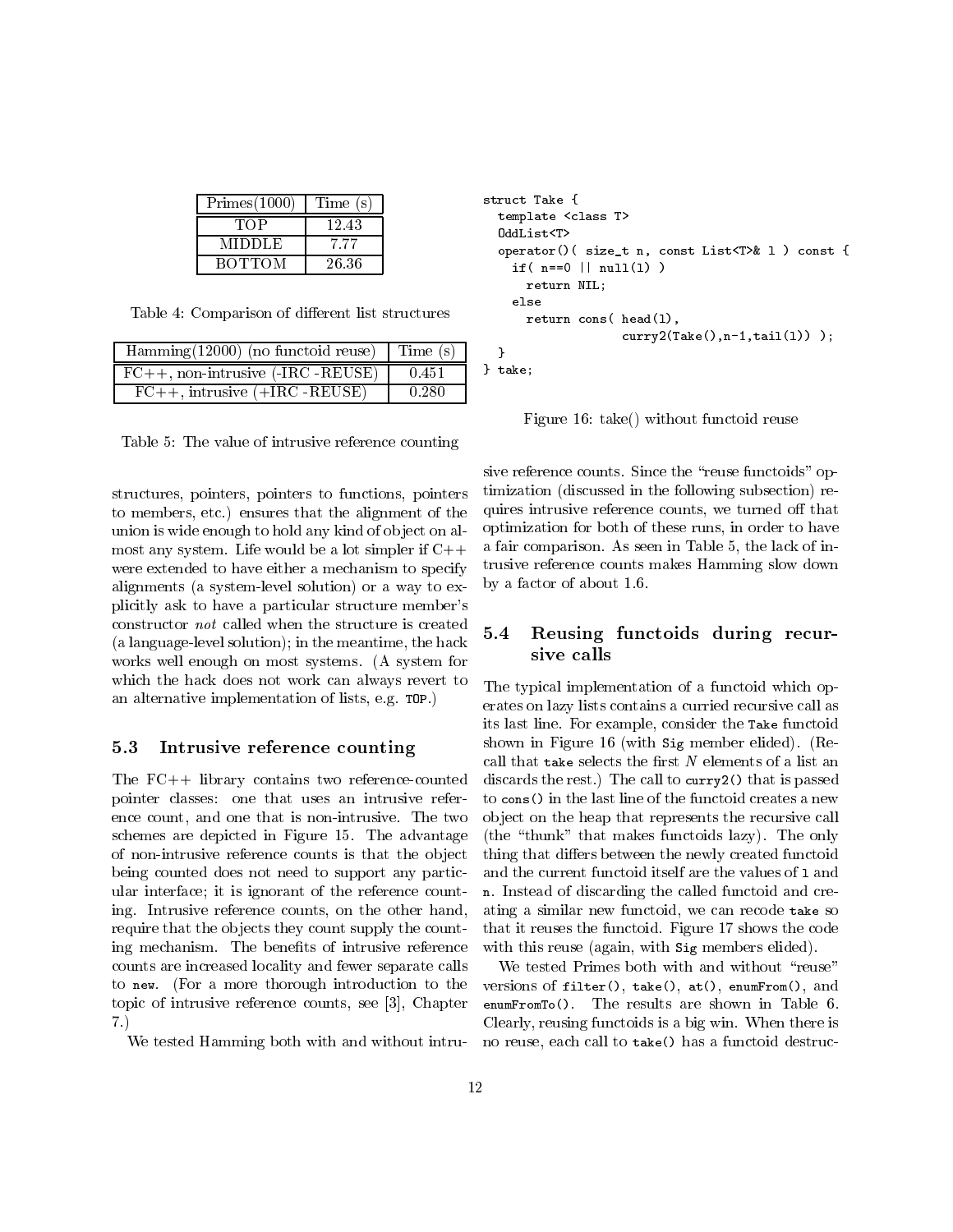

Figure 15: Non-intrusive reference counting (left) and intrusive reference counting (right)

```
struct TakeHelp:public Fun0Impl<OddList<T> > {
 mutable size_t n;
 mutable List<T> l;
 TakeHelp( size_t nn, const List<T>& ll )
    : n(nn), l(ll) {}
  OddList<T> operator()() const {
   if( n == 0 || null(1) )
     return NIL;
   else {
      T x = head(l);
     1 = \text{tail}(1):
     --n;
     return cons(x, Fun0 < 0ddList<T> >(this));
   P
    }
  }
};
struct Take {
 template <class T>
 List<T>
 operator()(size_t n,const List<T>& l) const {
   return Fun0<0ddList<T>>>
              (new TakeHelp<T>(n,1));
  }
} take;
```
Figure 17: take() with functoid reuse

| Primes(1000)                               | Time (s) |
|--------------------------------------------|----------|
| $FC++, no functioned reuse (-REUSE)$       | 26.36    |
| $\vert$ FC++, reusing functoids $(+REUSE)$ | 7.77     |

Table 6: The value of reusing functoids

```
struct Take {
   template <class T>
   OddList<T>
   operator()( size_t n, const List<T>& l,
      Reuser2<Inv,Var,Var,Take,size_t,List<T> >
      r = REUSE_INIT ) const {
      if (n == 0 || null(1))return NIL;
      else
         return cons( head(l),
                      r( Take(), n-1, tail(l) ) );
   }
} take;
```
Figure 18: take() with reuse via a Reuser

ted, deallocated, and has a new functoid allocated and constructed. With reuse, there is only mutation; no heap allocation/deallocation occurs.

Comparing Figures 16 and 17, one can see that hand-coding a "reuse" version of a functoid takes a bit more code than the non-reuse version. In order to simplify the task of applying this valuable optimization, we have added Reusers to the library. Reusers enable us to capture the essence of functoid reuse with significantly less coding effort. Figure 18 shows Take written with a Reuser. A ReuserN is similar to a call to curryN(). The Reuser appears as an extra parameter to the functoid. This parameter has a default value (thus making the interface change effectively "invisible" to clients) which is used to create a new thunk on the heap. As a result, the initial call to a functoid that employs a Reuser allocates space for a thunk. Subsequent recursive calls are then channelled through the Reuser (rather than via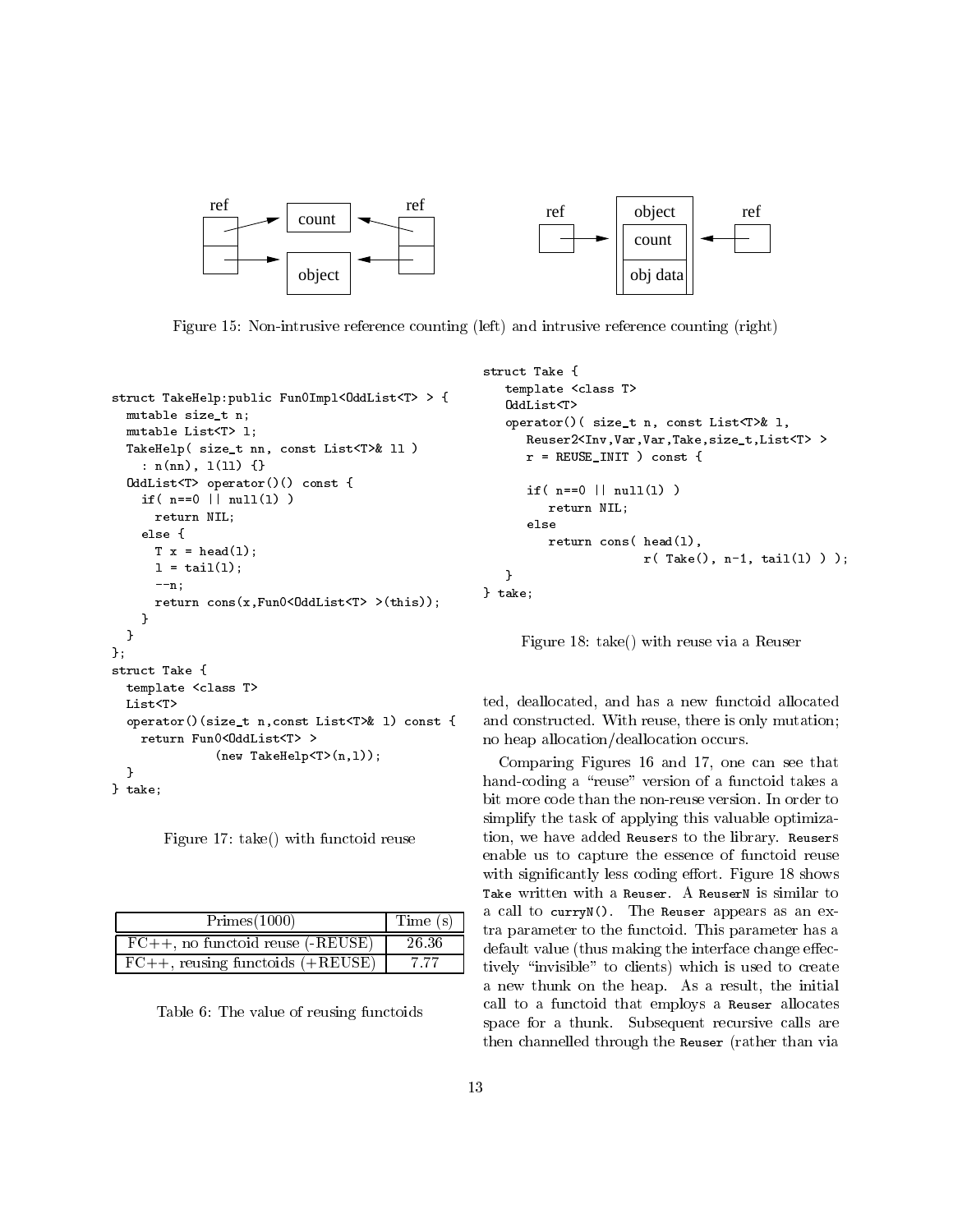a call to curry()); the Reuser's heap thunk, when in voked, explicitly passes itself along to the next call as the extra parameter. This enables reuse of the existing heap thunk. Reusers take template parameters specifying the argument types of the to-be-curried call, as well as extra template parameters that specify whether those parameters are invariant (Inv) or variant (Var) between calls (knowing this information prevents needless overwriting of duplicate values). Though the internal mechanism is quite complicated, Reusers are relatively easy to apply (compare the code in Figures 16 and 18), and perform nearly as well as the "hand-written" code to perform the optimization (there is only a small "abstraction") penalty").

# 5.5 Avoiding functions with static

The Cache implementation (Figure 14, MIDDLE) uses two distinguished values for its pointer field. The value XNIL represents an empty list, and the value XBAD represents an \uncached" value (the function is valid, the value is not). These were originally encoded as

```
template <class T> class Cache { ...
   static Ref<Cache<T> >& XNIL() {
      static Ref<Cache<T> > dummy( new Cache );
     return dummy;
   } // XBAD similarly
J.
```
However it is far better to say

}

```
template <class T> class Cache { ...
   static Ref<Cache<T> > XNIL;
J.
}
Ref<Cache<T> > Cache<T>::XNIL( new Cache );
```
In the former, each time XNIL() is called, a boolean flag (inserted by the compiler) must be checked (to see if initialization of the static variable has already occurred). In the latter, initialization happens at the start of the program, and XNIL is just a value. We tested both versions on Primes; the results are shown in Table 7.

Using global data that calls constructors can be perilous; there are order-of-initialization and orderof-destruction issues for global objects in  $C++$  that

| Primes(1000)                              | Time (s) |
|-------------------------------------------|----------|
| $FC++$ , static data in functions $(-GL)$ | 11.63    |
| $FC++,$ global data $(+GL)$               | 7.77     |

Table 7: The value of using global data

are often hard to solve. Fortunately, all of these global ob jects (which sometimes refer to one another) are defined in the same translation unit. This greatly simplifies the issue, and enables us to ensure the correct order of initialization for these objects (section 3.6.2, paragraph 1 of the  $C++$  standard [4], prescribes the order of initialization for such objects <sup>-</sup> ). As for order-of-destruction issues, we circumvent the potential problems by artically incrementing the reference counts of the global objects during initialization. Then, even when the reference-counted pointers are destructed after the end of main(), the ref counts do not go to zero, and so the ob jects to which they refer are left alive; they dangle in the heap until the system collects them when the program exits.

Note also that having XNIL() return a reference in the former version is quite important; return by value degrades the performance even more severely. This is because returning a Ref object by value does (needless) work, incrementing and decrementing the reference count as the temporary reference lives its short life.

## 5.6 Using iteration instead of tail recursion

g++ does not transform tail recursion into iteration. As a result, we have done the transformation by hand in library functions like filter() and at(), and call this the \tail recursion optimization". We ran Primes

<sup>3</sup> It should be noted that a defect report has been filed to the  $C++$  committee, and the proposed resolution of the defect report would invalidate the paragraph cited above. The authors of this paper have suggested an alternative resolution for the issue, which both addresses the defect and preserves initialization order. The matter is still an open issue at the time of this writing. The interested reader should visit http://anubis.dkuug.dk/jtc1/sc22/  $wg21/docs/cwg_2active.html#270$  and read comp.std.c++ for a thorough discussion of the issue.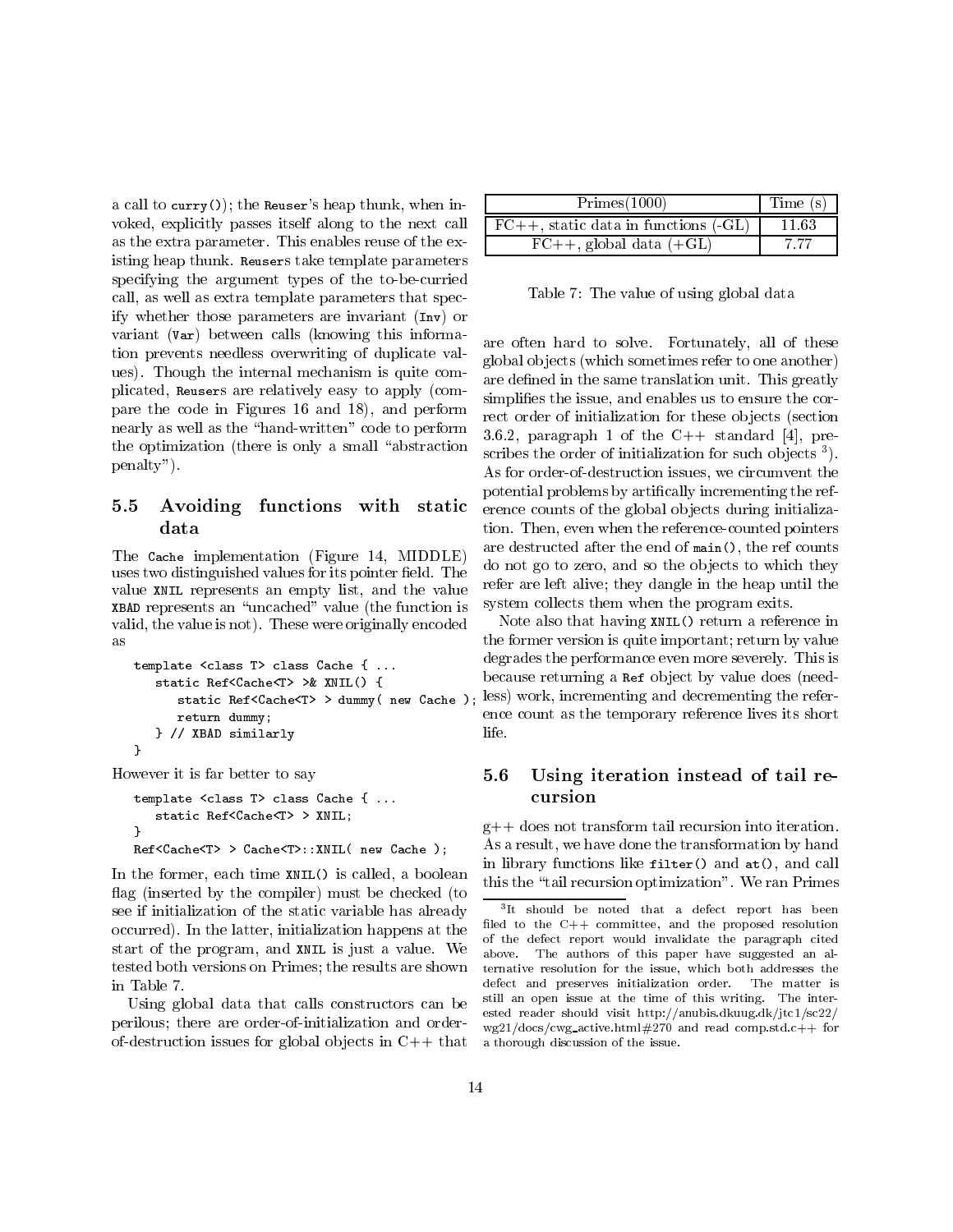| Primes(1000)                           | Time (s) |
|----------------------------------------|----------|
| $\mid$ FC++ with tail recursion (-TRO) | 10.69    |
| $FC++$ with iteration $(+TRO)$         | 7 77     |

Table 8: The value of transforming tail recursion into iteration

| Primes(1000)                             | Time(s) |
|------------------------------------------|---------|
| $FC++$ (-IRC -REUSE -GL -TRO)            | 62.05   |
| $\overline{FC++(+}$ IRC +REUSE +GL +TRO) |         |

Table 9: The value of four optimizations combined

both with and without this optimization; the results are shown in Table 8. Transforming tail recursion to iteration has a signicant impact on the performance.

#### $5.7$ **Summary of Optimizations**

The results of these optimizations accumulate. We ran Primes both in its optimal configuration, and also with all four of the previous optimizations turned o (intrusive reference counting (IRC), reusing functoids (REUSE), global data (GL), and tail recursion optimization (TRO)). The results are shown in Table 9; note that without any of these optimizations, Primes is eight times slower. Keep in mind also that the unoptimized program still includes the best caching and list implementation; our original naive implementation was even slower.

#### $5.8$ **Disclaimers and Conclusions**

In the previous section, we have compared the performance of C++ programs with Haskell programs. It is important to note that no direct comparison can really be made. All cross-language experiments are fraught with factors that make a direct apples-toapples comparison impossible, and our experiments are no different. There are many confounding factors, a few of which were mentioned at the beginning of this section. Here we list a handful of obvious differences between  $FC++$  and Haskell which we have ferences between FC++ and Haskell which we have have have have have had had have have have have have have have not attempted to account for.

- Haskell is lazy (non-strict) throughout, whereas  $C++$  is strict except in  $FC++$  lazy lists, which are explicitly coded to be lazy.
- $\mathbf{F}_{\mathbf{c}}$  , and  $\mathbf{F}_{\mathbf{c}}$  memory with reference-counted reference-counted reference-counted reference-counted references and  $\mathbf{F}_{\mathbf{c}}$ pointers and uses the default allocator provided by our implementation. Haskell uses garbage collection, and a sophisticated allocator designed for optimal performance for a lazy functional language.
- Haskell has more exception-handling by default; for example, taking the head() of an empty list raises an exception in Haskell, whereas it simply leads to undefined behavior in  $FC++$  (though we do have a compiler flag that enables exceptions for this kind of misuse).
- GHC Haskell uses a 64-bit representation for all integers, whereas  $g++$  uses a smaller representation for ints.
- Haskell has a run-time system which supports a mix of compiled and interpreted code, manages storage allocation, and supports concurrent threads of execution. C++ has no comparable run-time system.
- Many FC++ optimizations must be done \by hand"; the Haskell compiler performs similar optimizations automatically.

By listing these confounding factors, it is not our intention to invalidate the results of the experiments of the previous section. Rather, we simply wish to make explicit the context in which the results must be interpreted. It is meaningless to make general statements like " $FC++$  is faster than Haskell" or viceversa. Our goal is merely to demonstrate that FC++ can perform comparably to Haskell on some simple example programs, and to suggest that the two platforms may have roughly comparable run-time performance for programs which make heavy use of lists and lazy evaluation.